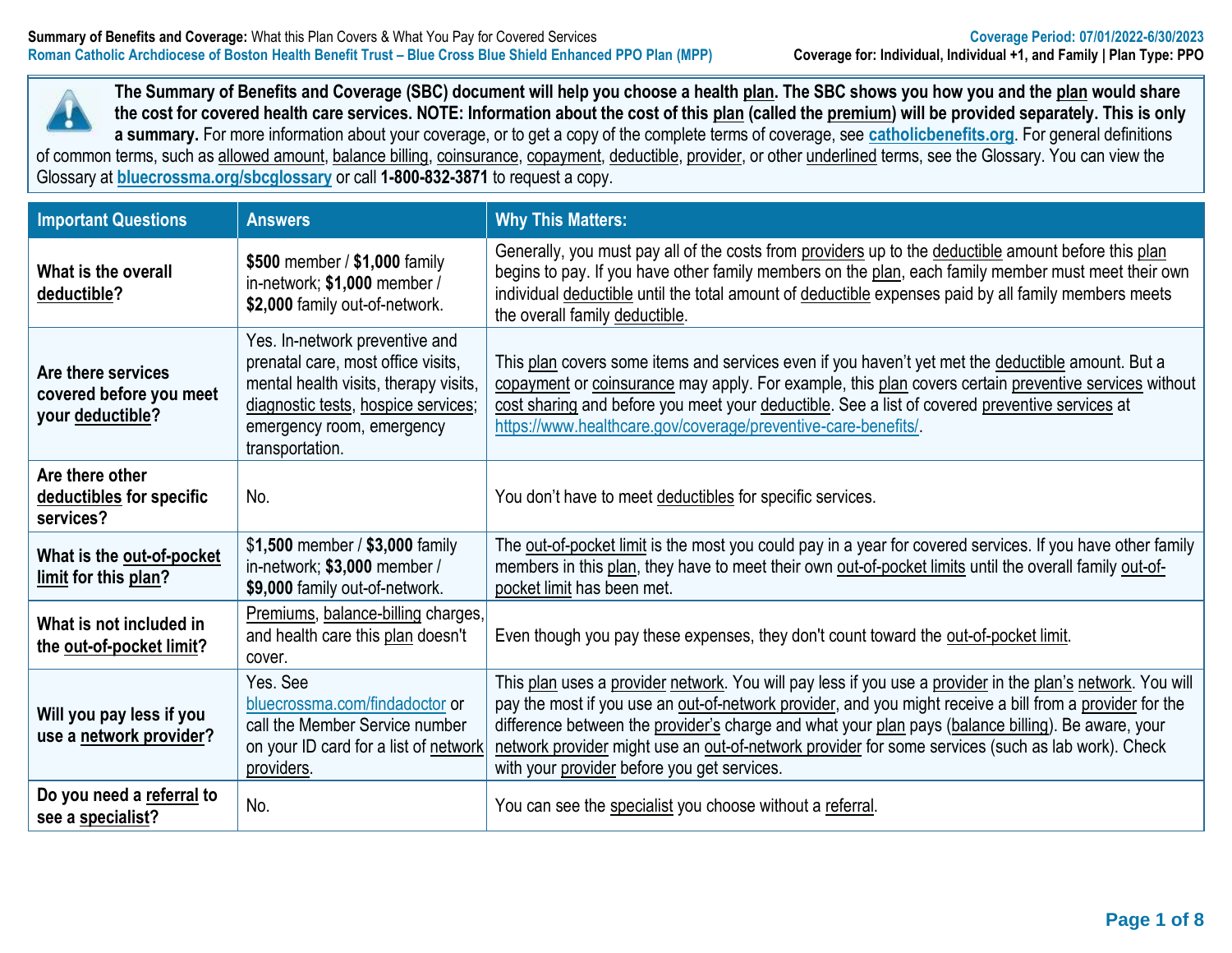All **copayment** and **coinsurance** costs shown in this chart are after your **deductible** has been met, if a **deductible** applies.  $\blacktriangle$ 

|                                                           |                                                  | <b>What You Will Pay</b>                                                |                                                                                                      |                                                                                                                                                                                                                                                                                                                                                                                   |  |
|-----------------------------------------------------------|--------------------------------------------------|-------------------------------------------------------------------------|------------------------------------------------------------------------------------------------------|-----------------------------------------------------------------------------------------------------------------------------------------------------------------------------------------------------------------------------------------------------------------------------------------------------------------------------------------------------------------------------------|--|
| <b>Common Medical Event</b>                               | <b>Services You May Need</b>                     | <b>In-Network</b><br>(You will pay the<br>least)                        | <b>Out-of-Network</b><br>(You will pay the<br>most)                                                  | <b>Limitations, Exceptions, &amp; Other</b><br><b>Important Information</b>                                                                                                                                                                                                                                                                                                       |  |
|                                                           | Primary care visit to treat an injury or illness | \$25 / visit                                                            | 30% coinsurance                                                                                      | Deductible applies first for out-of-<br>network; family or general practitioner,<br>internist, OB/GYN physician,<br>pediatrician, geriatric specialist, nurse<br>midwife, licensed dietician nutritionist,<br>multi-specialty provider group, or by a<br>physician assistant or nurse<br>practitioner designated as primary<br>care; a telehealth cost share may be<br>applicable |  |
| If you visit a health care<br>provider's office or clinic | Specialist visit                                 | \$40 / visit; \$25 /<br>chiropractor visit; \$25<br>/ acupuncture visit | 30% coinsurance;<br>30% coinsurance /<br>chiropractor visit;<br>30% coinsurance<br>acupuncture visit | Deductible applies first for out-of-<br>network; includes physician assistant<br>or nurse practitioner designated as<br>specialty care; limited to 18<br>chiropractor visits per plan year;<br>limited to 12 acupuncture visits per<br>plan year; a telehealth cost share may<br>be applicable                                                                                    |  |
|                                                           | Preventive care/screening/immunization           | No charge                                                               | 30% coinsurance<br>(routine adult exams<br>not covered)                                              | Deductible applies first for out-of-<br>network; limited to age-based<br>schedule and / or frequency; a<br>telehealth cost share may be<br>applicable. You may have to pay for<br>services that aren't preventive. Ask<br>your provider if the services needed<br>are preventive. Then check what your<br>plan will pay for.                                                      |  |
| If you have a test                                        | Diagnostic test (x-ray, blood work)              | \$25                                                                    | 30% coinsurance                                                                                      | Deductible applies first for out-of-<br>network; copayment applies per<br>service date; pre-authorization may<br>be required                                                                                                                                                                                                                                                      |  |
|                                                           | Imaging (CT/PET scans, MRIs)                     | 10% coinsurance                                                         | 30% coinsurance                                                                                      | Deductible applies first; pre-<br>authorization may be required                                                                                                                                                                                                                                                                                                                   |  |

**Page 2 of 8**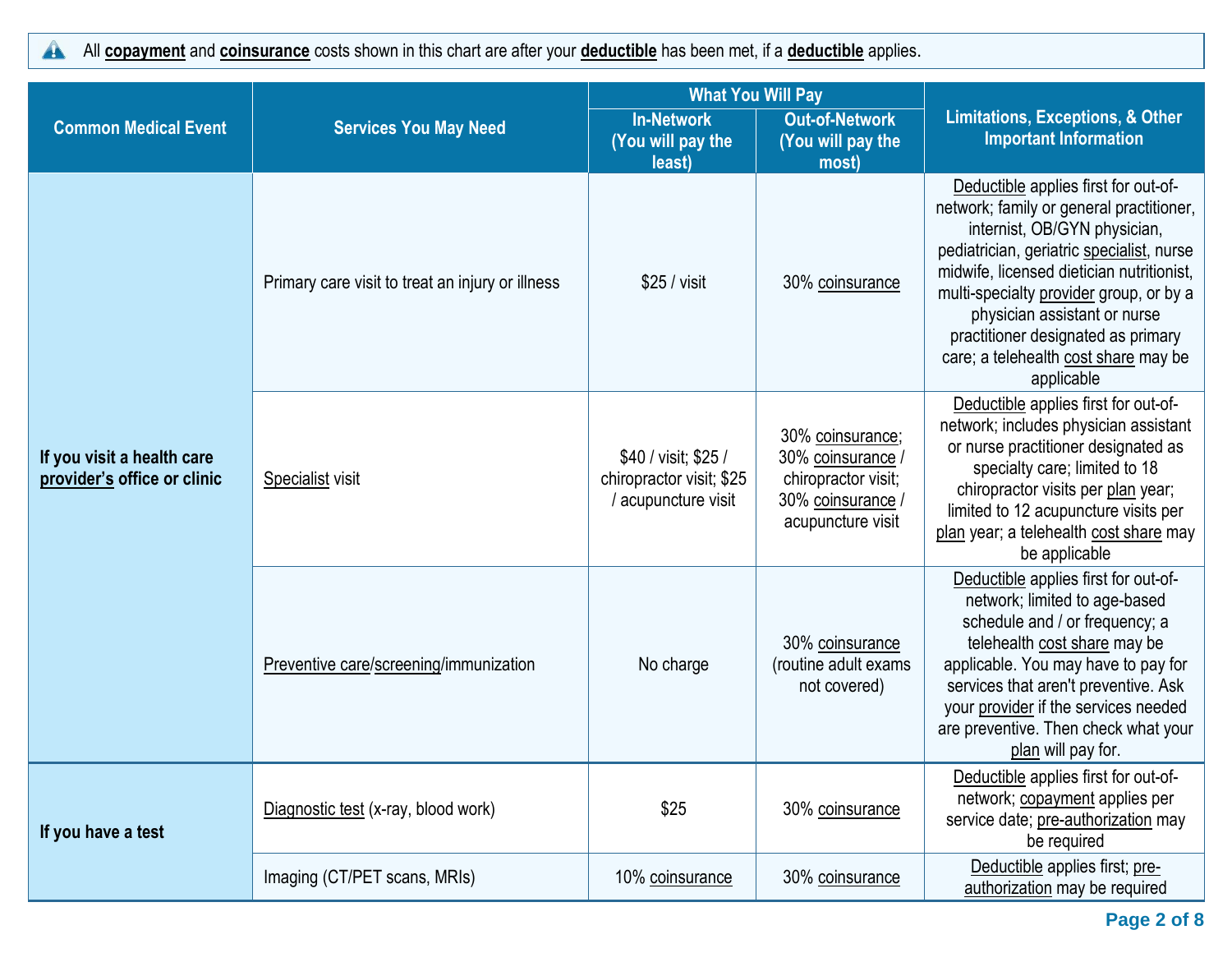|                                                                                                                                                                 |                                                                    | <b>What You Will Pay</b>                                                                                               |                                                     |                                                                                                                                                                                                                              |  |
|-----------------------------------------------------------------------------------------------------------------------------------------------------------------|--------------------------------------------------------------------|------------------------------------------------------------------------------------------------------------------------|-----------------------------------------------------|------------------------------------------------------------------------------------------------------------------------------------------------------------------------------------------------------------------------------|--|
| <b>Common Medical Event</b>                                                                                                                                     | <b>Services You May Need</b>                                       | <b>In-Network</b><br>(You will pay the<br>least)                                                                       | <b>Out-of-Network</b><br>(You will pay the<br>most) | <b>Limitations, Exceptions, &amp; Other</b><br><b>Important Information</b>                                                                                                                                                  |  |
|                                                                                                                                                                 | Generic drugs                                                      | Retail: \$5<br>Mail: \$20                                                                                              | Not covered                                         | Deductible does not apply<br>Pharmacy has a separate out-of-<br>pocket maximum of \$1,500 for<br>individual coverage and \$3,000 for<br>family coverage<br>Retail (up to 31-day supply)/Mail or<br>Retail (32-90-day supply) |  |
| If you need drugs to treat<br>your illness or condition<br>More information about<br>prescription drug coverage<br>is available at<br>www.catholicbenefits.org/ | Retail: \$30<br>Preferred brand drugs<br>Not covered<br>Mail: \$60 |                                                                                                                        |                                                     | Deductible does not apply<br>Pharmacy has a separate out-of-<br>pocket maximum of \$1,500 for<br>individual coverage and \$3,000 for<br>family coverage<br>Retail (up to 31-day supply)/Mail or<br>Retail (32-90-day supply) |  |
| health/rx.htm or<br>877-430-8633                                                                                                                                | Non-preferred brand drugs                                          | Retail: \$50<br>Mail: \$100                                                                                            | Not covered                                         | Deductible does not apply<br>Pharmacy has a separate out-of-<br>pocket maximum of \$1,500 for<br>individual coverage and \$3,000 for<br>family coverage<br>Retail (up to 31-day supply)/Mail or<br>Retail (32-90-day supply) |  |
|                                                                                                                                                                 | <b>Specialty drugs</b>                                             | Same copays as<br>non-specialty drugs,<br>with the exception of<br>Not covered<br>PrudentRx-eligible<br>prescriptions. |                                                     | 30% coinsurance for PrudentRx-<br>eligible specialty prescriptions. <sup>1</sup>                                                                                                                                             |  |

<sup>&</sup>lt;sup>1</sup> The PrudentRx program is designed to lower your out-of-pocket costs by assisting you with enrollment in drug manufacturers' discount copay cards/assistance programs. When enrolled in PrudentRx, your out-of-pocket cost will be **\$0** for medications included on the PrudentRx exclusive specialty drug list. If you opt out, you will be responsible for the 30% coinsurance. Please visit **[www.catholicbenefits.org](http://www.catholicbenefits.org/)** for more details.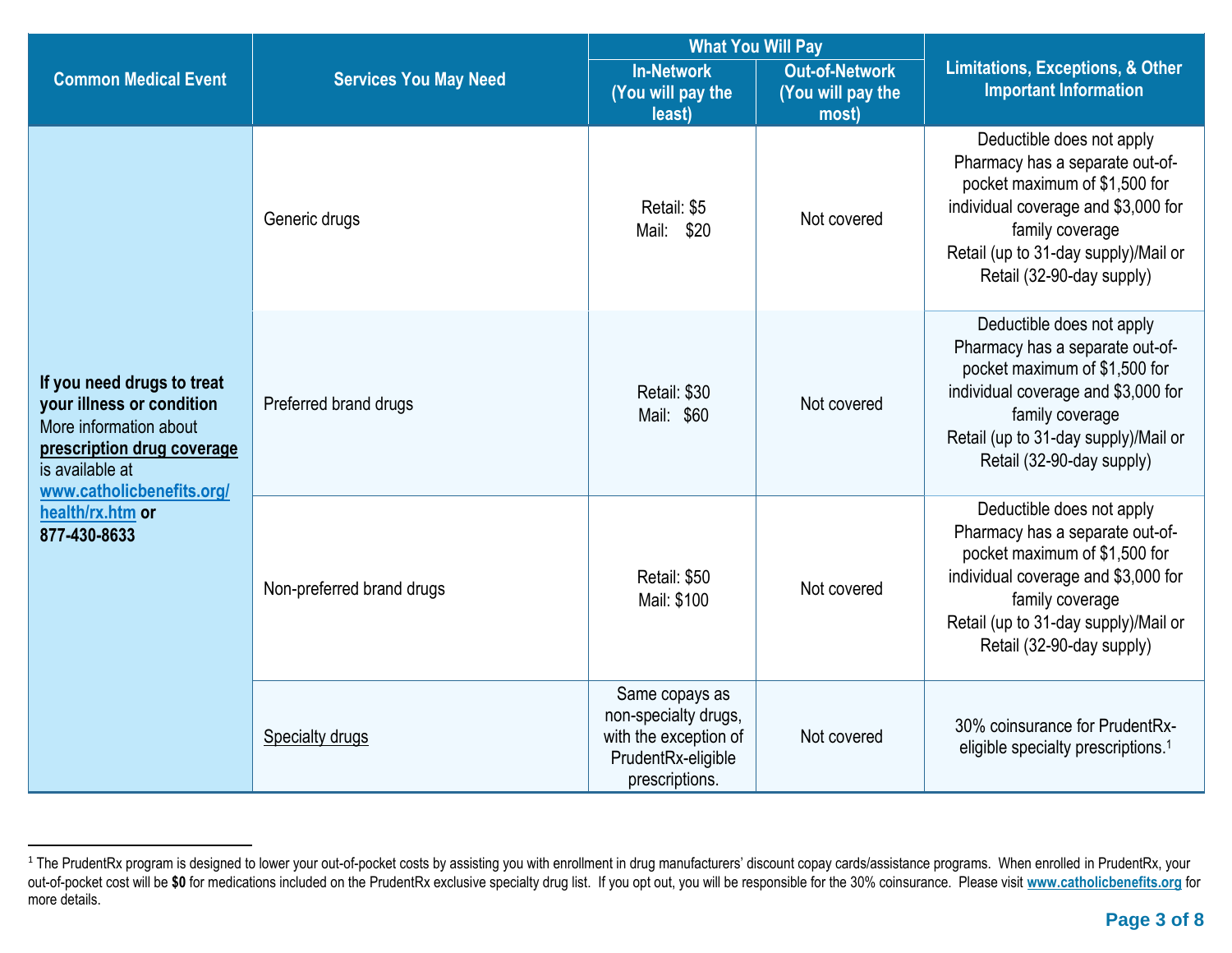|                                                     |                                                | <b>What You Will Pay</b>                         |                                                     |                                                                                                                                                   |  |
|-----------------------------------------------------|------------------------------------------------|--------------------------------------------------|-----------------------------------------------------|---------------------------------------------------------------------------------------------------------------------------------------------------|--|
| <b>Common Medical Event</b>                         | <b>Services You May Need</b>                   | <b>In-Network</b><br>(You will pay the<br>least) | <b>Out-of-Network</b><br>(You will pay the<br>most) | <b>Limitations, Exceptions, &amp; Other</b><br><b>Important Information</b>                                                                       |  |
| If you have outpatient                              | Facility fee (e.g., ambulatory surgery center) | 10% coinsurance                                  | 30% coinsurance                                     | Deductible applies first; pre-<br>authorization required for certain<br>services                                                                  |  |
| surgery                                             | Physician/surgeon fees                         | 10% coinsurance                                  | 30% coinsurance                                     | Deductible applies first; pre-<br>authorization required for certain<br>services                                                                  |  |
|                                                     | Emergency room care                            | \$150 / visit:<br>deductible does not<br>apply   | \$150 / visit:<br>deductible does not<br>apply      | Copayment waived if admitted                                                                                                                      |  |
| If you need immediate<br>medical attention          | Emergency medical transportation               | No charge                                        | No charge                                           | None                                                                                                                                              |  |
|                                                     | Urgent care                                    | $$40 /$ visit                                    | 30% coinsurance                                     | Deductible applies first for out-of-<br>network; a telehealth cost share may<br>be applicable                                                     |  |
| If you have a hospital stay                         | Facility fee (e.g., hospital room)             | 10% coinsurance                                  | 30% coinsurance                                     | Deductible applies first; pre-<br>authorization required                                                                                          |  |
|                                                     | Physician/surgeon fees                         | 10% coinsurance                                  | 30% coinsurance                                     | Deductible applies first; pre-<br>authorization required                                                                                          |  |
| If you need mental health,<br>behavioral health, or | Outpatient services                            | \$25 / <i>visit</i><br>30% coinsurance           |                                                     | Deductible applies first for out-of-<br>network; a telehealth cost share may<br>be applicable; pre-authorization<br>required for certain services |  |
| substance abuse services                            | Inpatient services                             | 10% coinsurance                                  | 30% coinsurance                                     | Deductible applies first; pre-<br>authorization required for certain<br>services                                                                  |  |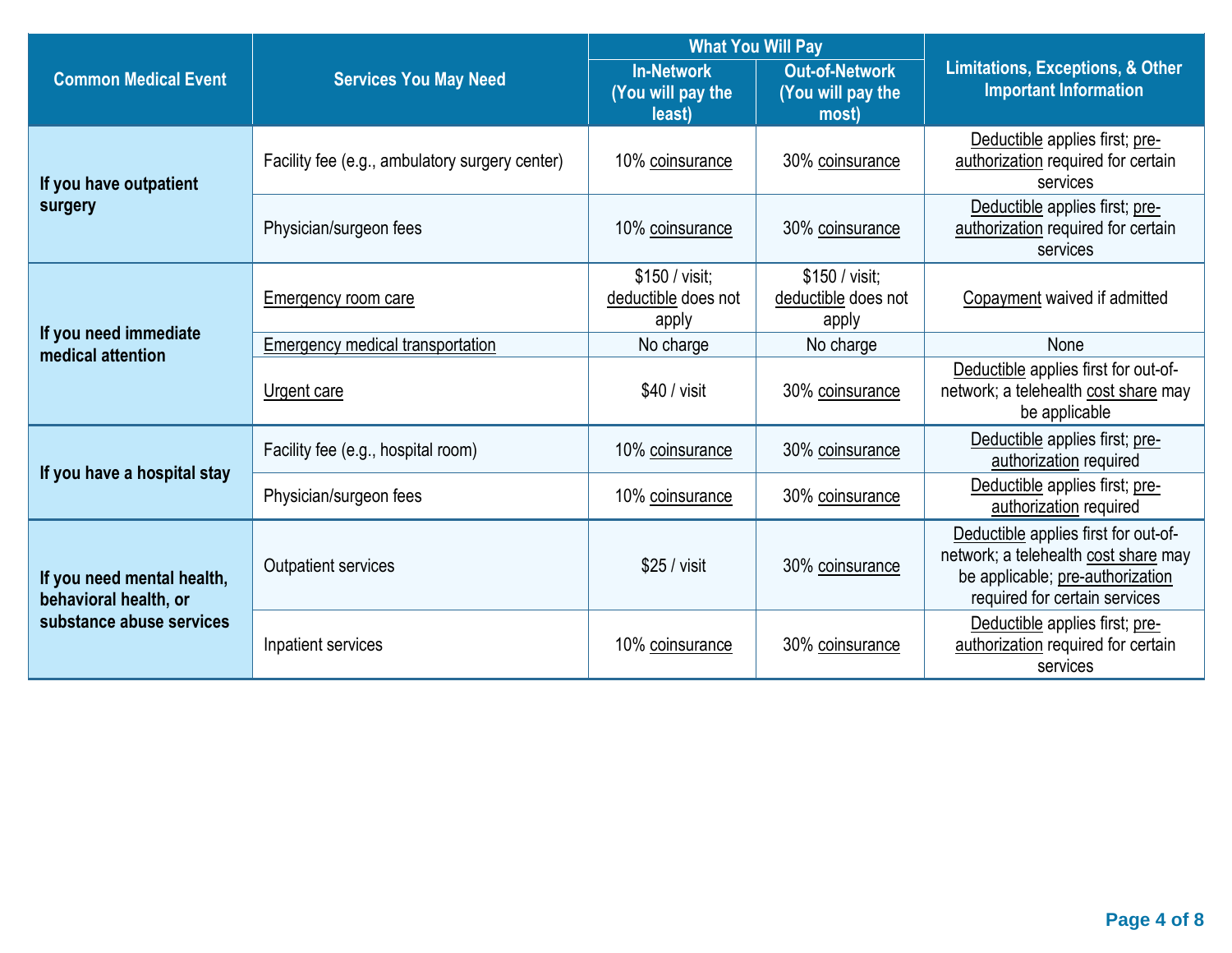|                                       |                                           |                                                                                       | <b>What You Will Pay</b>                                                                 |                                                                                                                                                                                                                                                                                                                                                                                                                         |  |
|---------------------------------------|-------------------------------------------|---------------------------------------------------------------------------------------|------------------------------------------------------------------------------------------|-------------------------------------------------------------------------------------------------------------------------------------------------------------------------------------------------------------------------------------------------------------------------------------------------------------------------------------------------------------------------------------------------------------------------|--|
| <b>Common Medical Event</b>           | <b>Services You May Need</b>              | <b>In-Network</b><br>(You will pay the<br>least)                                      | <b>Out-of-Network</b><br>(You will pay the<br>most)                                      | <b>Limitations, Exceptions, &amp; Other</b><br><b>Important Information</b>                                                                                                                                                                                                                                                                                                                                             |  |
| If you are pregnant                   | Office visits                             | No charge for<br>prenatal care; 10%<br>coinsurance for<br>postnatal care              | 30% coinsurance                                                                          | Deductible applies first except for in-<br>network prenatal care; cost sharing<br>does not apply for in-network<br>preventive services; maternity care                                                                                                                                                                                                                                                                  |  |
|                                       | Childbirth/delivery professional services | 10% coinsurance                                                                       | 30% coinsurance                                                                          | may include tests and services                                                                                                                                                                                                                                                                                                                                                                                          |  |
|                                       | Childbirth/delivery facility services     | 10% coinsurance                                                                       | 30% coinsurance                                                                          | described elsewhere in the SBC<br>(i.e. ultrasound); a telehealth cost<br>share may be applicable                                                                                                                                                                                                                                                                                                                       |  |
|                                       | Home health care                          | 10% coinsurance                                                                       | 30% coinsurance                                                                          | Deductible applies first; pre-<br>authorization required                                                                                                                                                                                                                                                                                                                                                                |  |
| If you need help recovering           | <b>Rehabilitation services</b>            | \$25 / visit for<br>outpatient services;<br>10% coinsurance for<br>inpatient services | 30% coinsurance for<br>outpatient services;<br>30% coinsurance for<br>inpatient services | Deductible applies first except for in-<br>network outpatient services; limited to<br>60 outpatient visits per plan year<br>(other than for autism, home health<br>care, and speech therapy); limited to<br>100 days (combined with chronic<br>disease hospitals and skilled nursing<br>facilities) per plan year; a telehealth<br>cost share may be applicable; pre-<br>authorization required for certain<br>services |  |
| or have other special health<br>needs | <b>Habilitation services</b>              | \$25 / visit                                                                          | 30% coinsurance                                                                          | Deductible applies first for out-of-<br>network; outpatient rehabilitation<br>therapy coverage limits apply; cost<br>share and coverage limits waived for<br>early intervention services for eligible<br>children; a telehealth cost share may<br>be applicable                                                                                                                                                         |  |
|                                       | Skilled nursing care                      | 10% coinsurance                                                                       | 30% coinsurance                                                                          | Deductible applies first; limited to 100<br>days (combined with chronic disease<br>and rehabilitation hospitals) per plan<br>year; pre-authorization required                                                                                                                                                                                                                                                           |  |
|                                       | Durable medical equipment                 | 10% coinsurance                                                                       | 30% coinsurance                                                                          | Deductible applies first; in-network<br>cost share waived for one breast<br>pump per birth                                                                                                                                                                                                                                                                                                                              |  |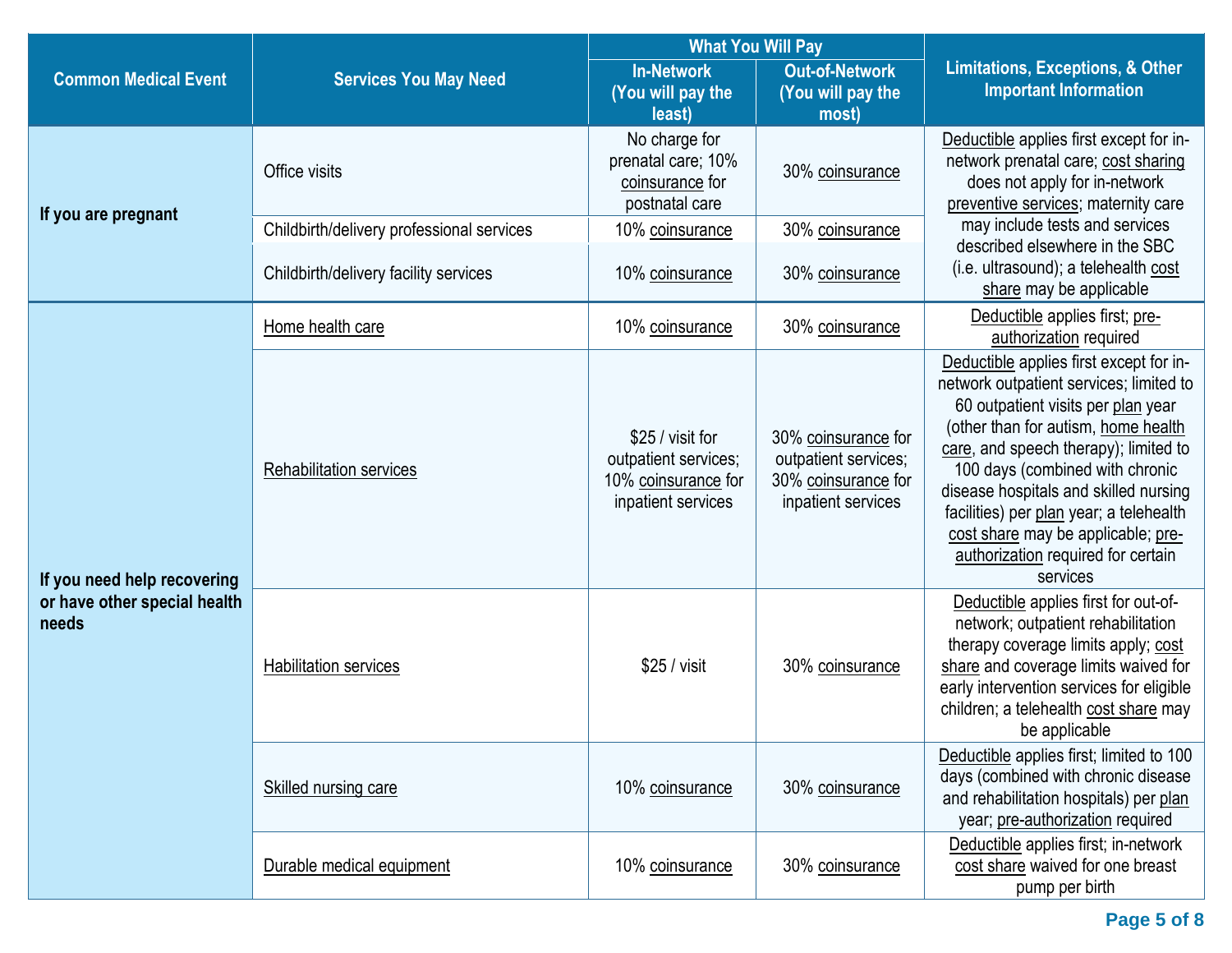|                                           |                              | <b>What You Will Pay</b>                                                 |                                                                                |                                                                                                           |  |
|-------------------------------------------|------------------------------|--------------------------------------------------------------------------|--------------------------------------------------------------------------------|-----------------------------------------------------------------------------------------------------------|--|
| <b>Common Medical Event</b>               | <b>Services You May Need</b> | <b>In-Network</b><br>(You will pay the<br>least)                         | <b>Out-of-Network</b><br>(You will pay the<br>most)                            | <b>Limitations, Exceptions, &amp; Other</b><br><b>Important Information</b>                               |  |
|                                           | Hospice services             | No charge                                                                | 30% coinsurance                                                                | Deductible applies first for out-of-<br>network; pre-authorization required for<br>certain services       |  |
|                                           | Children's eye exam          | No charge                                                                | 30% coinsurance                                                                | Deductible applies first for out-of-<br>network; limited to one exam per<br>plan year                     |  |
| If your child needs dental<br>or eye care | Children's glasses           | No charge                                                                | No charge                                                                      | Limited to \$100 per plan year for one<br>set of prescription lenses and / or<br>frames or contact lenses |  |
|                                           | Children's dental check-up   | No charge for<br>members with a cleft<br>palate / cleft lip<br>condition | 30% coinsurance for<br>members with a cleft<br>palate / cleft lip<br>condition | Deductible applies first for out-of-<br>network; limited to members under<br>age 18                       |  |

## **Excluded Services & Other Covered Services:**

|                        | Services Your Plan Generally Does NOT Cover (Check your policy or plan document for more information and a list of any other excluded services.)                                                    |           |                                                                                                                                              |  |                                                                                                                                                                                                                                 |  |  |
|------------------------|-----------------------------------------------------------------------------------------------------------------------------------------------------------------------------------------------------|-----------|----------------------------------------------------------------------------------------------------------------------------------------------|--|---------------------------------------------------------------------------------------------------------------------------------------------------------------------------------------------------------------------------------|--|--|
|                        | Abortion and other services that are not in keeping<br>with the teachings of the Catholic church<br>Cosmetic surgery                                                                                |           | Dental care (Adult)<br>Long-term care                                                                                                        |  | Private-duty nursing<br>Weight loss programs                                                                                                                                                                                    |  |  |
|                        | Other Covered Services (Limitations may apply to these services. This isn't a complete list. Please see your plan document.)                                                                        |           |                                                                                                                                              |  |                                                                                                                                                                                                                                 |  |  |
| $\bullet$<br>$\bullet$ | Acupuncture (12 visits per plan year)<br><b>Bariatric surgery</b><br>Chiropractic care (18 visits per plan year)<br>Hearing aids (\$2,000 per ear every 36 months for<br>members age 21 or younger) | $\bullet$ | Infertility treatment (coverage for diagnosis and<br>some treatment per guidelines)<br>Non-emergency care when traveling outside the<br>U.S. |  | Routine eye care - adult (one exam per plan year;<br>\$100 per plan year for one set of prescription lenses<br>and / or frames or contact lenses)<br>Routine foot care (only for patients with systemic<br>circulatory disease) |  |  |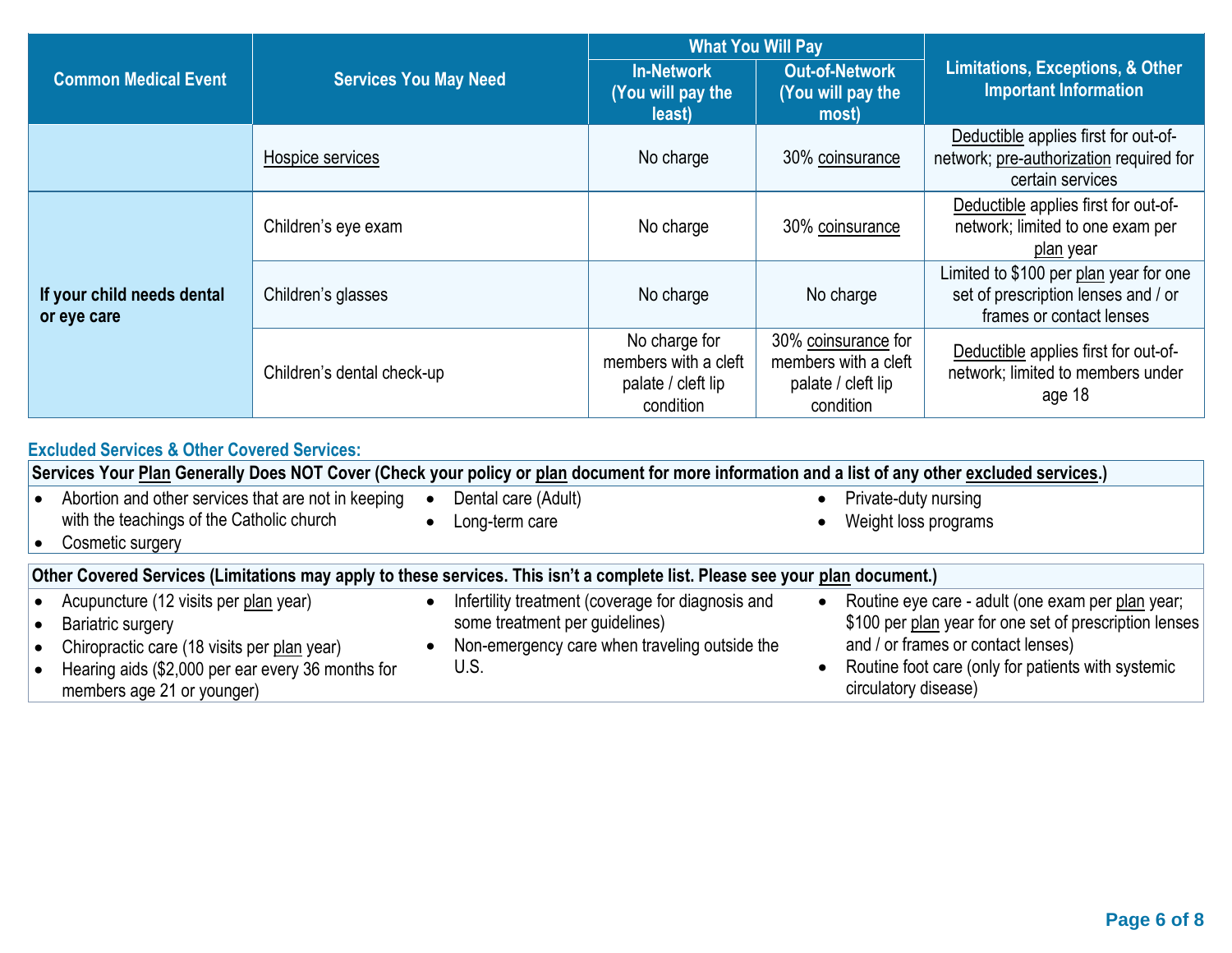Your Rights to Continue Coverage: There are agencies that can help if you want to continue your coverage after it ends. The contact information for those agencies is: the U.S. Department of Labor, Employee Benefits Security Administration at 1-866-444-EBSA (3272) or [www.dol.gov/ebsa/healthreform](http://www.dol.gov/ebsa/healthreform) and the U.S. Department of Health and Human Services at 1-877-267-2323 x61565 or [www.cciio.cms.gov.](http://www.cciio.cms.gov/) Your state insurance department might also be able to help. If you are a Massachusetts resident, you can contact the Massachusetts Division of Insurance at 1-877-563-4467 or [www.mass.gov/doi.](http://www.mass.gov/doi) Other coverage options may be available to you too, including buying individual insurance coverage through the Health Insurance Marketplace. For more information about the Marketplace, visit [www.HealthCare.gov](http://www.healthcare.gov/) or call 1-800-318-2596. For more information about possibly buying individual coverage through a state exchange, you can contact your state's marketplace, if applicable. If you are a Massachusetts resident, contact the Massachusetts Health Connector by visiting [www.mahealthconnector.org.](http://www.mahealthconnector.org/) For more information on your rights to continue your employer coverage, contact your plan sponsor. (A plan sponsor is usually the member's employer or organization that provides group health coverage to the member.)

Your Grievance and Appeals Rights: There are agencies that can help if you have a complaint against your plan for a denial of a claim. This complaint is called a grievance or appeal. For more information about your rights, look at the explanation of benefits you will receive for that medical claim. Your plan documents also provide complete information on how to submit a claim, appeal, or a grievance for any reason to your plan. For more information about your rights, this notice, or assistance, call 1-800-832-3871 or contact your plan sponsor. (A plan sponsor is usually the member's employer or organization that provides group health coverage to the member.)

## **Does this plan provide Minimum Essential Coverage? Yes.**

Minimum Essential Coverage generally includes plans, health insurance available through the Marketplace or other individual market policies, Medicare, Medicaid, CHIP, TRICARE, and certain other coverage. If you are eligible for certain types of Minimum Essential Coverage, you may not be eligible for the premium tax credit.

## **Does this plan meet the Minimum Value Standards? Yes.**

If your plan doesn't meet the Minimum Value Standards, you may be eligible for a premium tax credit to help you pay for a plan through the Marketplace.

**Disclaimer:** This document contains only a partial description of the benefits, limitations, exclusions and other provisions of this health care plan. It is not a policy. It is a general overview only. It does not provide all the details of this coverage, including benefits, exclusions and policy limitations. In the event there are discrepancies between this document and the policy, the terms and conditions of the policy will govern.

*To see examples of how this plan might cover costs for a sample medical situation, see the next section.*